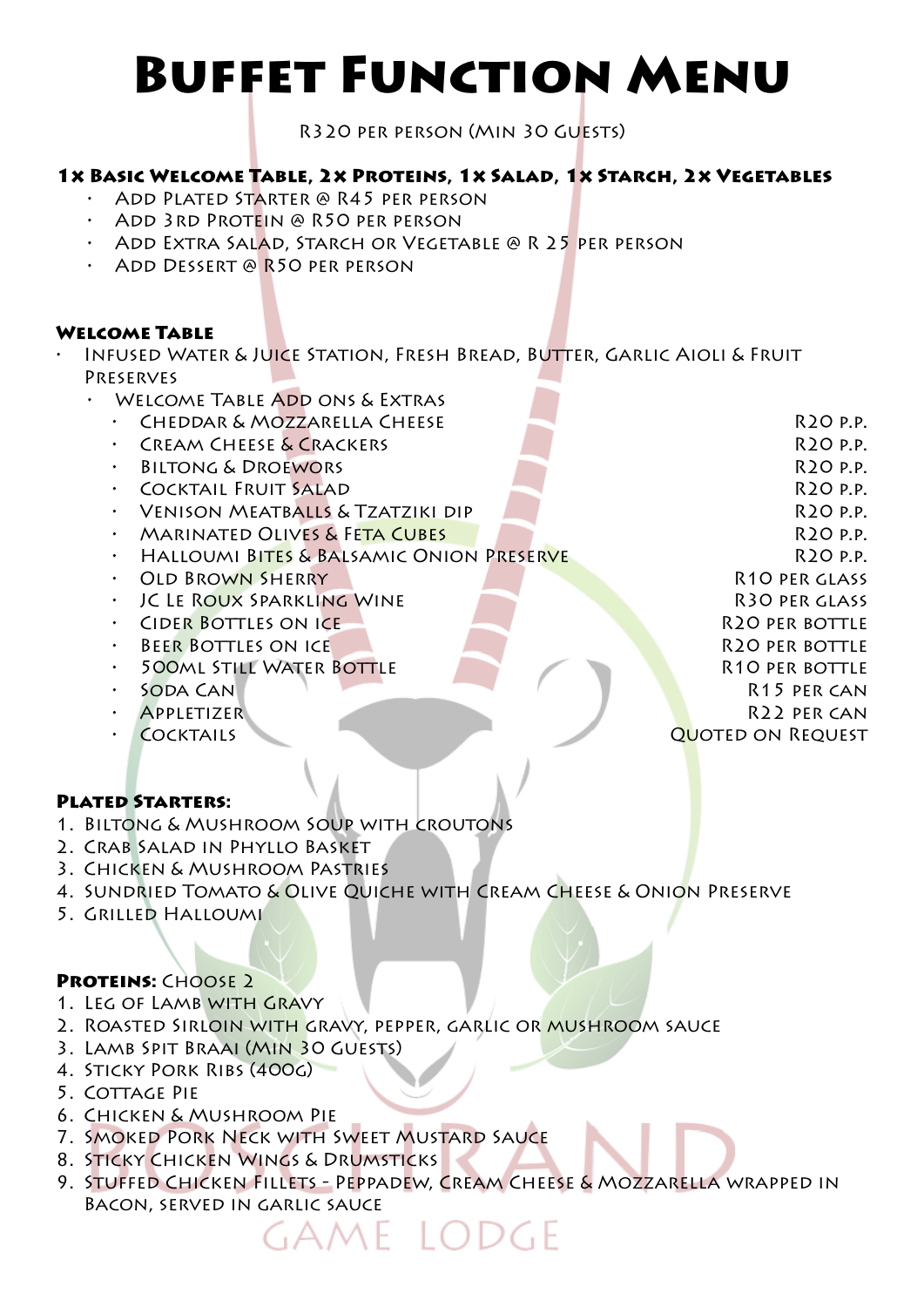#### SALADS: CHOOSE 1

- 1. Green Salad Lettuce, Cucumber, Tomato, Green Peppers, Onions, Feta 2. Greek Salad
	- LETTUCE CUCUMBER, TOMATO, BLACK OLIVES, FETA, ONIONS
- 3. Broccoli Salad Lettuce, Cucumber, Broccoli, Tomato, Mayo, Cheddar, Feta
- 4. Peach Salad
- Preserves Peach Slices, Peppers, wheat, cucumber, tomato, feta, onions
- 5. Beetroot, Butternut & Feta Salad Marinated Beetroot, Butternut, Nut Mix & Feta Cubes

#### 6. Potato Salad

POTATO CUBES, CRISPY BACON AND ONIONS WITH MAYO

#### **STARCH: CHOOSE 1**

#### 1. Baby Potatoes

Oven Baked in Butter, Garlic and Parsley

#### 2. Potato Bake

Potato and Onion Slices, layered with cream, butter, garlic and 3 different kinds of cheese.

#### 3. Pap Tart

Mielie Pap topped with a generous portion of tomato and onion braai relish and cheese

#### 4. Potato Salad

POTATO CUBES, CRISPY BACON AND ONIONS, MARINATED IN CREAMY MAYO

5. Pap & Sauce

Crumbly pap served with a tomato and onion braai relish

# 6. White Rice

WHITE RICE SERVED WITH OR WITHOUT SAUTÉED CORN KERNELS AND ONIONS

#### **7. FLAVOURED RICE**

yellow rice with sautéed onions, yellow, green and red peppers

8. Freshly Baked Bread

Cheese & Garlic Bread AND Fruit Preserve Sweet Bread

# VEGETABLES: CHOOSE 2

- 1. Traditional Green Beans Mashed green beans & potatoes
- 2. Cauliflower Bake Cauliflower covered with béchamel and cheddar cheese
- 3. Mixed Vegetable Bake Carrots, Cauliflower, Cabbage and Green Beans covered in béchamel and cheddar cheese
- 4. Creamed Spinach
- 5. Caramel Pumpkin Tart Baked Pumpkin Bread with caramel sauce and coconut
- 6. Sweet Carrots Baby Carrots, caramelized with butter and honey
- 7. Cinnamon Pumpkin Cubes Oven Roasted Pumpkin Chunks with honey and cinnamon
- 8. Oven Roasted Vegetable Medley Onions, peppers, mushrooms, patty pans, baby marrows, cabbage and carrots with a balsamic reduction